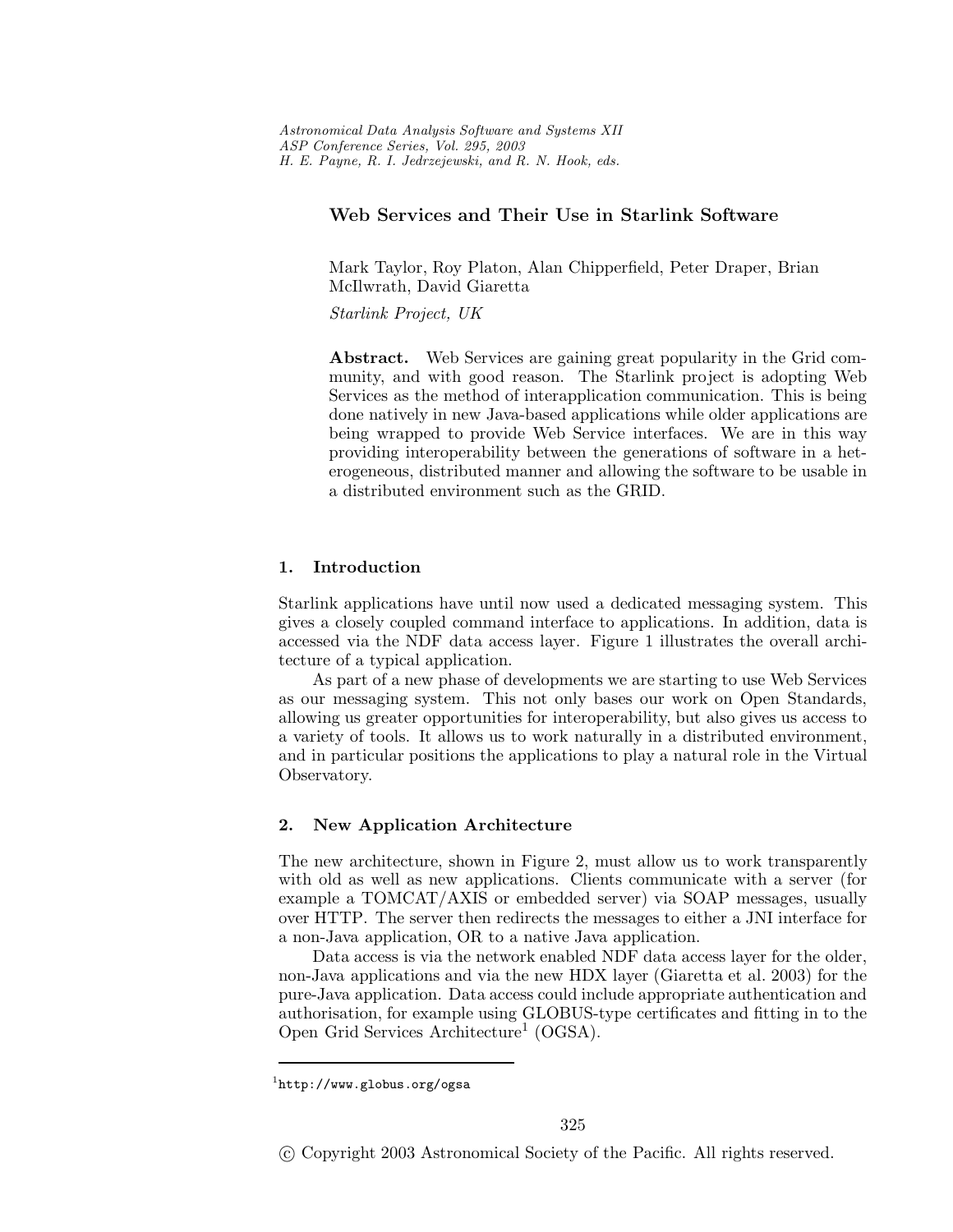

Figure 1. Starlink classic application architecture.

When defining interfaces to existing applications a number of options are available. These are not mutually exclusive, but too many interfaces can cause maintenance problems. The simplest choices include (a) complete command lines as a single string and (b) making each parameter separately available. Option (a) is simpler but less easy to use and to validate. However it may provide an easier transition for pipeline processing systems such as ORAC-DR.<sup>2</sup> Option (b) on the other hand isbetter suited to an application which isbeing run effectively interactively with user input.

#### **3. Web Services Approach**

Based on our investigations at the time of writing, a number of problems and advantages have been identified. Problems:

- Robustness: if the server and application are part of the same JVM then a fatal exception in the latter can kill the former.
- Interactivity: the loss of close coupling between the command interface and the application makes interactive work difficult.
- Interface definitions: any plans for replacing "classic applications" by pure Java ones will require the older interfaces to be supported, although they can be extended. Web Service interfaces to non-Java applications should therefore be chosen carefully.
- Error handling: requires special care.

• Image display: While display via X is possible, it is an extra complication. Advantages:

- Distributable: tasks can be distributed to appropriate servers for example co-located with the data or to use available CPU power.
- Replaceable components: applications can be transparently replaced, as long as the interfaces are replaced by single or multiple new components.
- Available infrastructure software: UDDI servers to advertise information, SOAP servers.

 $^{2}$ http://www.jach.hawaii.edu/JACpublic/UKIRT/software/oracdr/